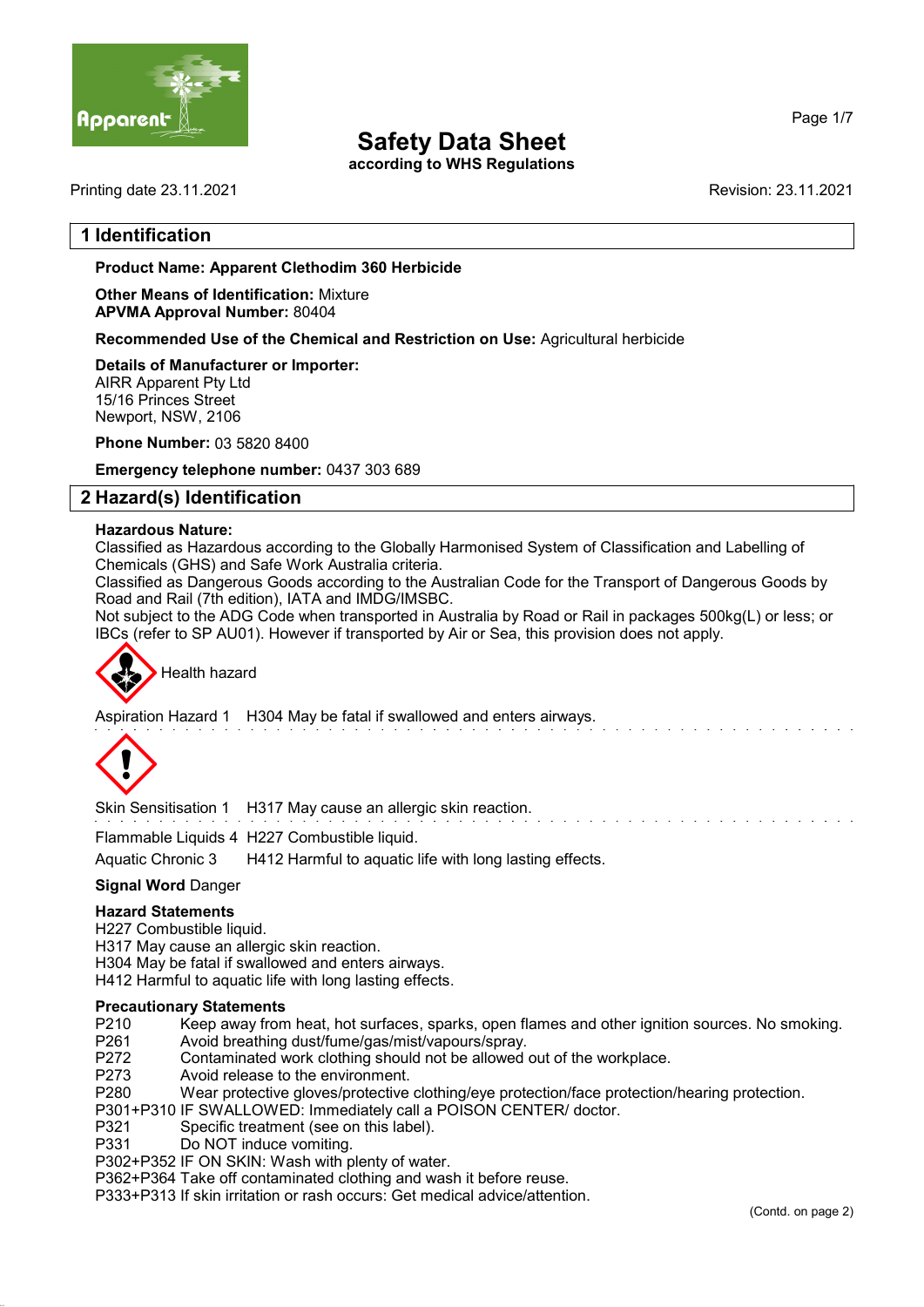according to WHS Regulations

Printing date 23.11.2021 Revision: 23.11.2021

#### Product Name: Apparent Clethodim 360 Herbicide

(Contd. of page 1)

P370+P378 In case of fire: Use CO2, powder or water spray to extinguish.

- P403 Store in a well-ventilated place.
- P405 Store locked up.<br>P501 Dispose of conte
	- Dispose of contents/container in accordance with local/regional/national regulations.

#### 3 Composition and Information on Ingredients

#### Chemical Characterization: Mixtures

Description: Mixture of substances listed below with nonhazardous additions.

## Hazardous Components:

|                           | CAS: 64742-94-5 Solvent naphtha (petroleum), heavy arom.                                | 50-55% |
|---------------------------|-----------------------------------------------------------------------------------------|--------|
|                           | ♦ Aspiration Hazard 1, H304                                                             |        |
| CAS: 99129-21-2 Clethodim |                                                                                         | 35-40% |
|                           | √ Acute Toxicity (Oral) 4, H302; Skin Sensitisation 1, H317; Aquatic Chronic 3,<br>H412 |        |
|                           |                                                                                         |        |

## 4 First Aid Measures

#### Inhalation:

If inhaled, remove to fresh air. If not breathing, give artificial respiration. If breathing is difficult, give oxygen. Seek medical attention if breathing problems develop.

#### Skin Contact:

In case of skin contact, immediately remove contaminated clothing and wash affected areas with water and soap. Seek medical attention if symptoms occur.

#### Eye Contact:

In case of eye contact, rinse cautiously with water for several minutes. Remove contact lenses, if present and easy to do. Continue rinsing. Seek medical attention if irritation persists.

#### Ingestion:

If swallowed, do not induce vomiting. Immediately rinse mouth with water. Never give anything by mouth to an unconscious person. Seek immediate medical attention.

#### Symptoms Caused by Exposure:

Inhalation: May cause mild irritation.

Skin Contact: May cause an allergic skin reaction. May cause skin irritation, itchiness and reddening. Eye Contact: May cause eye irritation, stinging and reddening.

Ingestion: May be fatal if swallowed and enters airways. May cause irritation, redenning and burning sensation to mouth and throat, decreased motor activity, incoordination and hyperactivity.

## 5 Fire Fighting Measures

#### Suitable Extinguishing Media:

Use fire extinguishing methods suitable to surrounding conditions. Recommended is alcohol-resistant foam.

### Specific Hazards Arising from the Chemical:

Hazardous combustion products include oxides of carbon, oxides of nitrogen, oxides of sulfur, other sulphur compounds, hydrogen cyanide gas, smoke and water.

#### Product is combustible.

Closed containers may explode when exposed to extreme heat. Containers close to fire should be removed if safe to do so. Use water spray to cool fire exposed containers. Prevent run-off from fire fighting entering drains or water courses.

Special Protective Equipment and Precautions for Fire Fighters:

#### When fighting a major fire wear self-contained breathing apparatus and protective equipment.

(Contd. on page 3)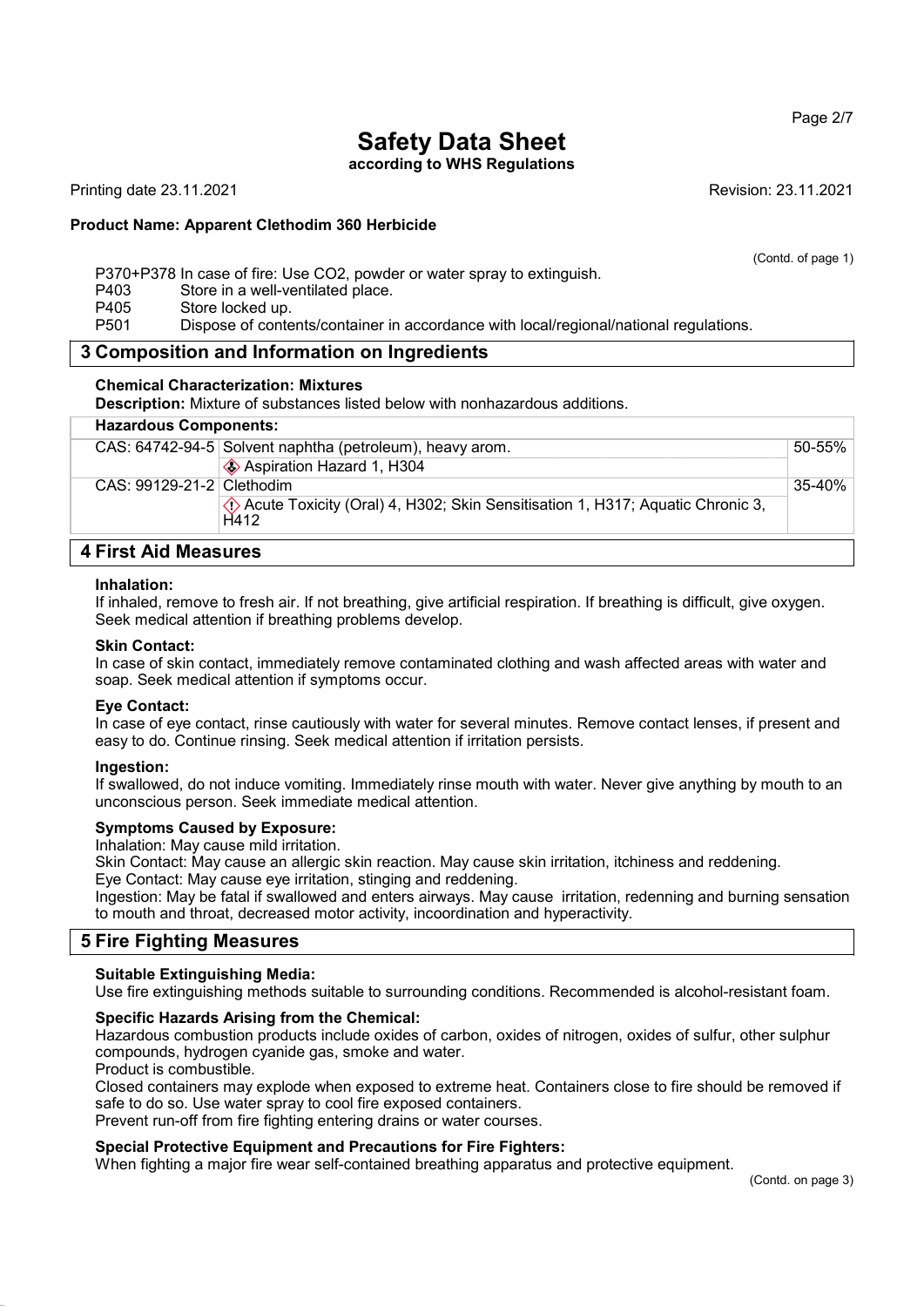according to WHS Regulations

Printing date 23.11.2021 Revision: 23.11.2021

## Product Name: Apparent Clethodim 360 Herbicide

(Contd. of page 2)

## 6 Accidental Release Measures

#### Personal Precautions, Protective Equipment and Emergency Procedures:

Wear approved respiratory protection, chemical resistant gloves, safety glasses, protective clothing and safety boots. Evacuate all non-essential personnel from affected area. Do not breathe vapours. Ensure adequate ventilation. Extinguish all sources of ignition. Avoid sparks and open flames. No smoking.

#### Environmental Precautions:

In the event of a major spill, prevent spillage from entering drains or water courses.

#### Methods and Materials for Containment and Cleaning Up:

Stop leak if safe to do so and absorb spill with sand, earth, vermiculite or some other absorbent material. If absorbent material is not available or spill is too large, create a dike to stop spill from spreading. Collect the spilled material and place into a suitable container for disposal.

## 7 Handling and Storage

#### Precautions for Safe Handling:

Use of safe work practices are recommended to avoid eye or skin contact and inhalation of vapours. Use only outdoors or in a well-ventilated area.

Take precautionary measures against static discharge. Food, beverages and tobacco products should not be stored or consumed where this material is in use. Always wash hands before smoking, eating, drinking or using the toilet. Wash contaminated clothing and other protective equipment before storage or re-use. Provide eyewash fountains and safety showers in close proximity to points of potential exposure.

#### Conditions for Safe Storage:

Store in a cool, dry and well ventilated area. Keep in original container, tightly closed when not in use. Protect from heat, sparks, open flames, hot surfaces and direct sunlight. Keep away from strong oxidising agents, strong acids and strong bases.

## 8 Exposure Controls and Personal Protection

#### Exposure Standards:

The product does not contain any relevant quantities of materials with critical values that have to be monitored at the workplace.

Engineering Controls: Ensure adequate ventilation of the working area.

#### Respiratory Protection:

Respiratory protection is not required under normal conditions of use.

Use an approved vapour respirator under conditions where exposure to the substance is apparent (e.g. generation of high concentrations of mist or vapour, inadequate ventilation, development of respiratory tract irritation) and engineering controls are not feasible. See Australian Standards AS/NZS 1715 and 1716 for more information.

#### Skin Protection:

PVC or rubber gloves. See Australian/New Zealand Standard AS/NZS 2161 for more information. When selecting gloves for use against certain chemicals, the degradation resistance, permeation rate and permeation breakthrough time should be considered.

Occupational protective clothing (depending on conditions in which it has to be used, in particular as regards the period for which it is worn, which shall be determined on the basis of the seriousness of the risk, the frequency of exposure to the risk, the characteristics of the workstation of each worker and the performance of the protective clothing). See Australian/New Zealand Standard AS/NZS 4501 for more information.

#### Eye and Face Protection:

Eye and face protectors for protection against splashing materials or liquids. See Australian/New Zealand Standard AS/NZS 1337 for more information.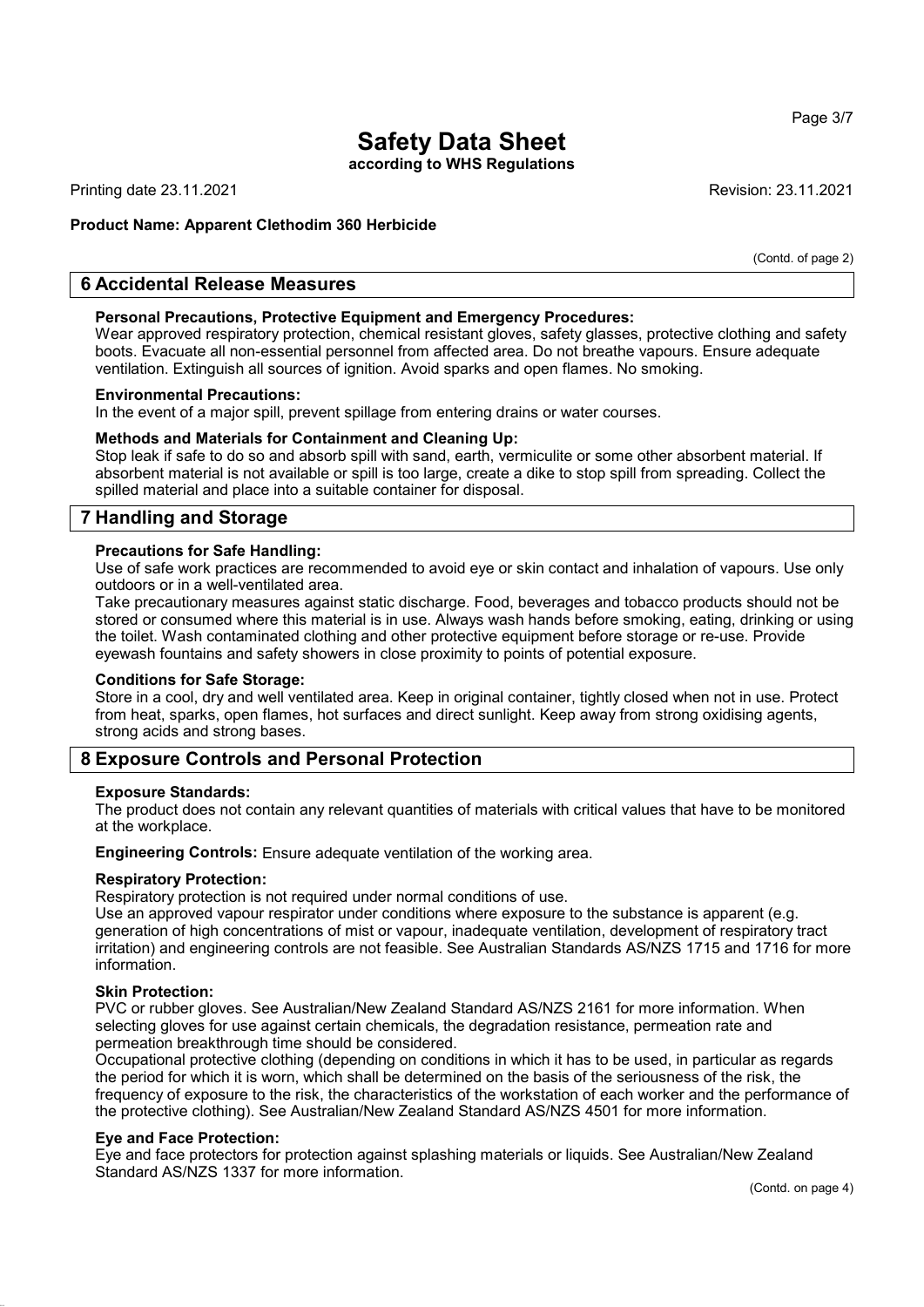## Safety Data Sheet according to WHS Regulations

Printing date 23.11.2021 Revision: 23.11.2021

### Product Name: Apparent Clethodim 360 Herbicide

(Contd. of page 3)

Page 4/7

## 9 Physical and Chemical Properties

| Form:<br>Liquid<br>Colour:<br><b>Brown</b><br>Odour:<br>Characteristic<br><b>Odour Threshold:</b><br>No information available<br>Not determined.<br>pH-Value:<br>No information available<br><b>Melting point/freezing point:</b><br>Initial Boiling Point/Boiling Range: No information available<br><b>Flash Point:</b><br>>61 °C<br>Product is combustible.<br><b>Flammability:</b><br><b>Auto-ignition Temperature:</b><br>No information available<br><b>Decomposition Temperature:</b><br>No information available<br><b>Explosion Limits:</b><br>No information available<br>Lower:<br>Upper:<br>No information available<br><b>Vapour Pressure:</b><br>No information available<br>0.98<br><b>Relative Density:</b><br>No information available<br><b>Vapour Density:</b><br><b>Evaporation Rate:</b><br>No information available | <b>Appearance:</b>          |                        |
|-------------------------------------------------------------------------------------------------------------------------------------------------------------------------------------------------------------------------------------------------------------------------------------------------------------------------------------------------------------------------------------------------------------------------------------------------------------------------------------------------------------------------------------------------------------------------------------------------------------------------------------------------------------------------------------------------------------------------------------------------------------------------------------------------------------------------------------------|-----------------------------|------------------------|
|                                                                                                                                                                                                                                                                                                                                                                                                                                                                                                                                                                                                                                                                                                                                                                                                                                           |                             |                        |
|                                                                                                                                                                                                                                                                                                                                                                                                                                                                                                                                                                                                                                                                                                                                                                                                                                           |                             |                        |
|                                                                                                                                                                                                                                                                                                                                                                                                                                                                                                                                                                                                                                                                                                                                                                                                                                           |                             |                        |
|                                                                                                                                                                                                                                                                                                                                                                                                                                                                                                                                                                                                                                                                                                                                                                                                                                           |                             |                        |
|                                                                                                                                                                                                                                                                                                                                                                                                                                                                                                                                                                                                                                                                                                                                                                                                                                           |                             |                        |
|                                                                                                                                                                                                                                                                                                                                                                                                                                                                                                                                                                                                                                                                                                                                                                                                                                           |                             |                        |
|                                                                                                                                                                                                                                                                                                                                                                                                                                                                                                                                                                                                                                                                                                                                                                                                                                           |                             |                        |
|                                                                                                                                                                                                                                                                                                                                                                                                                                                                                                                                                                                                                                                                                                                                                                                                                                           |                             |                        |
|                                                                                                                                                                                                                                                                                                                                                                                                                                                                                                                                                                                                                                                                                                                                                                                                                                           |                             |                        |
|                                                                                                                                                                                                                                                                                                                                                                                                                                                                                                                                                                                                                                                                                                                                                                                                                                           |                             |                        |
|                                                                                                                                                                                                                                                                                                                                                                                                                                                                                                                                                                                                                                                                                                                                                                                                                                           |                             |                        |
|                                                                                                                                                                                                                                                                                                                                                                                                                                                                                                                                                                                                                                                                                                                                                                                                                                           |                             |                        |
|                                                                                                                                                                                                                                                                                                                                                                                                                                                                                                                                                                                                                                                                                                                                                                                                                                           |                             |                        |
|                                                                                                                                                                                                                                                                                                                                                                                                                                                                                                                                                                                                                                                                                                                                                                                                                                           |                             |                        |
|                                                                                                                                                                                                                                                                                                                                                                                                                                                                                                                                                                                                                                                                                                                                                                                                                                           |                             |                        |
|                                                                                                                                                                                                                                                                                                                                                                                                                                                                                                                                                                                                                                                                                                                                                                                                                                           |                             |                        |
|                                                                                                                                                                                                                                                                                                                                                                                                                                                                                                                                                                                                                                                                                                                                                                                                                                           |                             |                        |
|                                                                                                                                                                                                                                                                                                                                                                                                                                                                                                                                                                                                                                                                                                                                                                                                                                           |                             |                        |
|                                                                                                                                                                                                                                                                                                                                                                                                                                                                                                                                                                                                                                                                                                                                                                                                                                           | <b>Solubility in Water:</b> | Emulsifies into water. |

## 10 Stability and Reactivity

Possibility of Hazardous Reactions: Hazardous polymerisation will not occur.

Chemical Stability: Stable at ambient temperature and under normal conditions of storage and use.

Conditions to Avoid: Heat, sparks, open flames, hot surfaces and direct sunlight.

Incompatible Materials: Strong oxidising agents, strong acids and strong bases.

#### Hazardous Decomposition Products:

Oxides of carbon, oxides of nitrogen, oxides of sulfur, other sulphur compounds, hydrogen cyanide gas, smoke and water.

## 11 Toxicological Information

#### Toxicity:

| LD50/LC50 Values Relevant for Classification:            |      |                                          |
|----------------------------------------------------------|------|------------------------------------------|
| CAS: 64742-94-5 Solvent naphtha (petroleum), heavy arom. |      |                                          |
| Oral                                                     | LD50 | 5,000 mg/kg (rat)                        |
|                                                          | LD50 | $2,000$ mg/kg (rabbit)                   |
| <b>CAS: 99129-21-2 Clethodim</b>                         |      |                                          |
| Oral                                                     | LD50 | 1,360-1,630 mg/kg (rat)                  |
|                                                          | LD50 | $>5,000$ mg/kg (rabbit)                  |
|                                                          |      | Inhalation $ LC50/4 h  > 3.9$ mg/l (rat) |

## Acute Health Effects

Inhalation: May cause mild irritation.

Skin: May cause an allergic skin reaction. May cause skin irritation, itchiness and reddening. Eye: May cause eye irritation, stinging and reddening.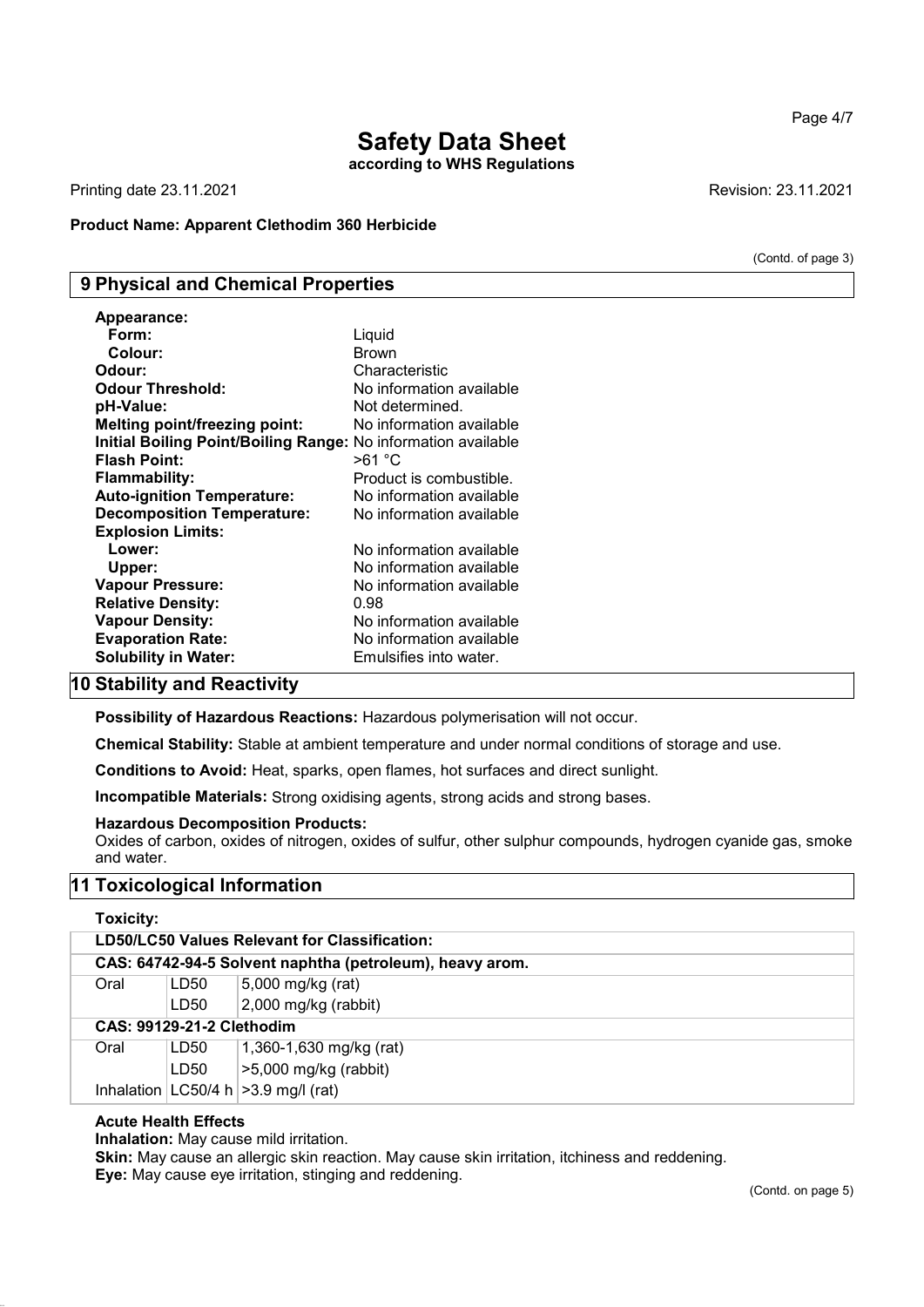according to WHS Regulations

Printing date 23.11.2021 Revision: 23.11.2021

## Product Name: Apparent Clethodim 360 Herbicide

#### Ingestion:

(Contd. of page 4)

May be fatal if swallowed and enters airways. May cause irritation, redenning and burning sensation to mouth and throat, decreased motor activity, incoordination and hyperactivity.

Skin Corrosion / Irritation: Based on classification principles, the classification criteria are not met.

Serious Eye Damage / Irritation: Based on classification principles, the classification criteria are not met.

Respiratory or Skin Sensitisation: May cause an allergic skin reaction.

Germ Cell Mutagenicity: Based on classification principles, the classification criteria are not met.

Carcinogenicity: This product does NOT contain any IARC listed chemicals.

Reproductive Toxicity: Based on classification principles, the classification criteria are not met.

## Specific Target Organ Toxicity (STOT) - Single Exposure:

Based on classification principles, the classification criteria are not met.

Specific Target Organ Toxicity (STOT) - Repeated Exposure: Based on classification principles, the classification criteria are not met.

Aspiration Hazard: May be fatal if swallowed and enters airways.

Chronic Health Effects: No data associated with long term health effects.

Existing Conditions Aggravated by Exposure: No data available.

#### Additional toxicological information:

The Australian Acceptable Daily Intake (ADI) for clethodim for a human is 0.01 mg/kg/day, set for the public for daily, lifetime exposure. This is based on the NOAEL of 1 mg/kg/day, the level determined to show no effects during long term exposure for the most sensitive indicators and the most sensitive species. (Ref: Australian Pesticides and Veterinary Medicines Authority, 'Acceptable Daily Intakes for Agricultural and Veterinary Chemicals', 2021).

## 12 Ecological Information

Ecotoxicity: Non-toxic to birds. Non-toxic to bees.

#### Aquatic toxicity:

Harmful to aquatic life with long lasting effects.

| CAS: 64742-94-5 Solvent naphtha (petroleum), heavy arom. |                                            |  |  |
|----------------------------------------------------------|--------------------------------------------|--|--|
| EC50/48 h                                                | 12 mg/l (daphnia)                          |  |  |
| EC50/72 h                                                | $ 2.5 \text{ mg}/l$ (skeletonema costatum) |  |  |
| LC50/96 h                                                | 45 mg/l (fathead minnow)                   |  |  |
| <b>CAS: 99129-21-2 Clethodim</b>                         |                                            |  |  |
| LC50/96 h                                                | 120 mg/l (bluegill)                        |  |  |
|                                                          | 67 mg/l (rainbow trout)                    |  |  |
| LC50/48 h                                                | 120 mg/l (daphnia)                         |  |  |
|                                                          | EC50/120hr 57.8 mg/l (algae)               |  |  |

## Persistence and Degradability:

Not persistent in soils. Clethodim half-life in soil: 3 days.

Persistent in the aquatic environment. Half-life in water: 128 days. Half-life in sediments: 214 days.

Bioaccumulative Potential: Bioaccumulation is not expected to occur.

Mobility in Soil: No data available on finished product.

Page 5/7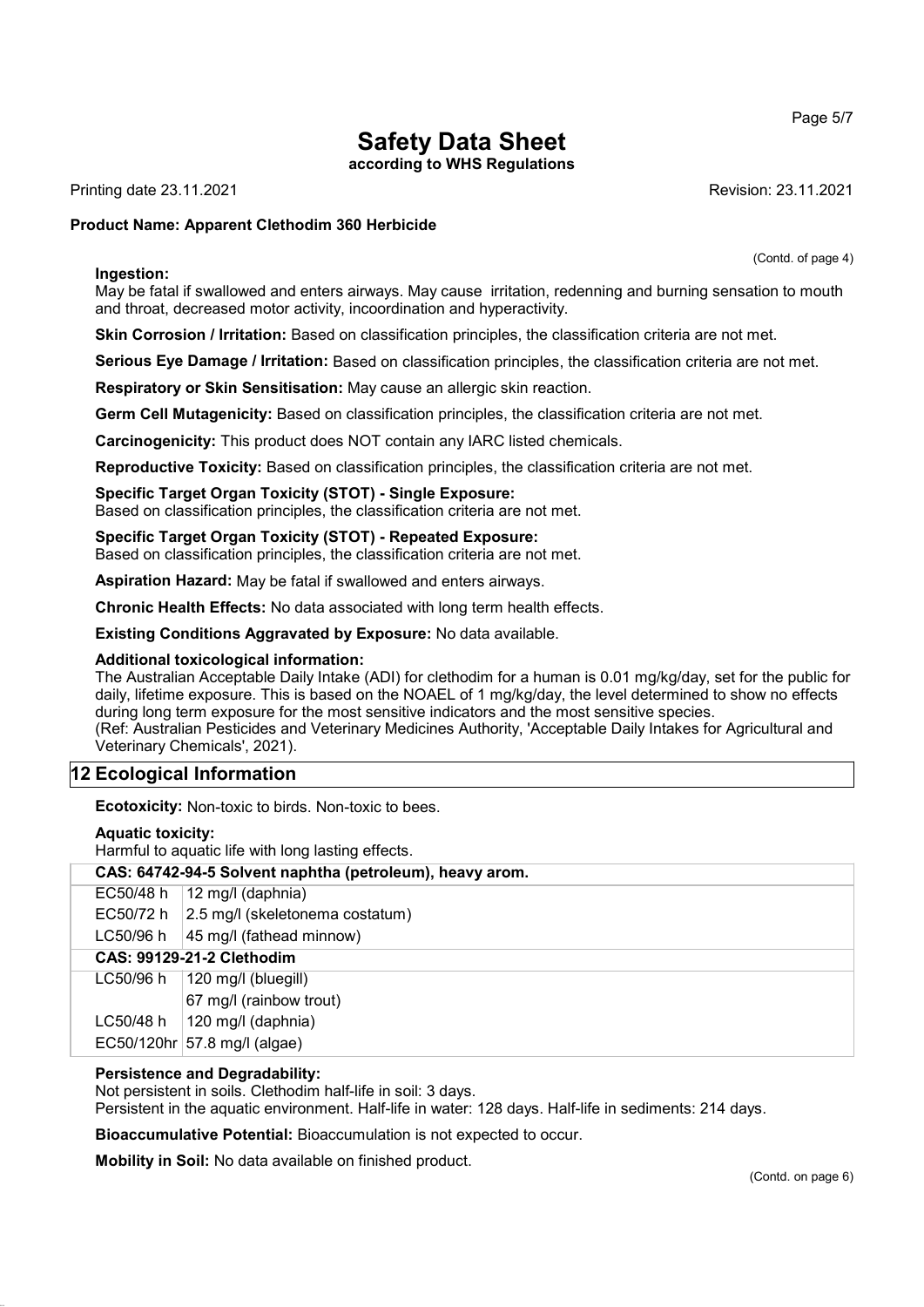according to WHS Regulations

Printing date 23.11.2021 Revision: 23.11.2021

#### Product Name: Apparent Clethodim 360 Herbicide

(Contd. of page 5)

Other adverse effects: No further relevant information available.

### 13 Disposal Considerations

Disposal Methods and Containers: Dispose according to applicable local and state government regulations.

#### Special Precautions for Landfill or Incineration:

Please consult your state Land Waste Management Authority for more information.

## 14 Transport Information UN Number ADG, IMDG, IATA UN3082 Proper Shipping Name ADG, IMDG, IATA ENVIRONMENTALLY HAZARDOUS SUBSTANCE, LIQUID (Clethodim) Dangerous Goods Class ADG Class: 9 Subsidiary Risk: Packing Group: ADG, IMDG, IATA III Marine pollutant: No EMS Number: F-A,S-F Hazchem Code: •3Z Special Provisions: 274, 331, 335, 375, AU01 Transport/Additional information: Not subject to the ADG Code when transported in Australia by Road or Rail in packages 500kg(L) or less; or IBCs (refer to SP AU01) Limited Quantities: 5L Packagings & IBCs - Packing Instruction: P001, IBC03, LP01 Packagings & IBCs - Special Packing Provisions: PP1 Portable Tanks & Bulk Containers - Instructions: T4 Portable Tanks & Bulk Containers - Special Provisions: TP1, TP29

## 15 Regulatory Information

#### Australian Inventory of Industrial Chemicals:

All components are on the inventory, or in compliance with the inventory.

## Standard for the Uniform Scheduling of Medicines and Poisons (SUSMP) - Poison Schedule: Poisons Schedule: 5

#### Australian Pesticides and Veterinary Medicines Authority:

This product is registered with the Australian Pesticides and Veterinary Medicines Authority. APVMA number 80404.

## 16 Other Information

Date of Preparation or Last Revision: 23.11.2021

(Contd. on page 7)

Page 6/7